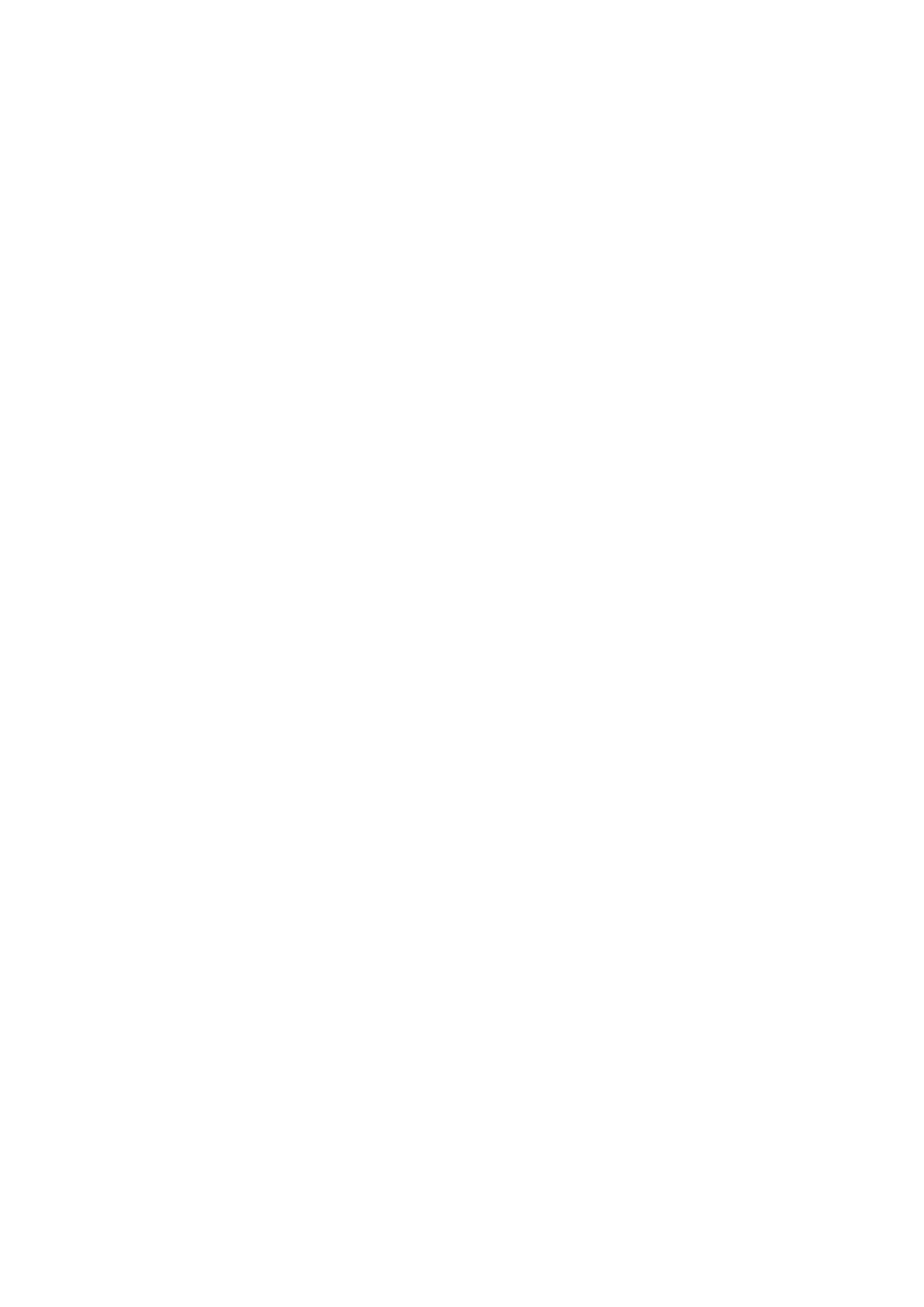# **List of Acronyms**

| <b>ANPP</b>      | All Nigeria People's Party                                                         |
|------------------|------------------------------------------------------------------------------------|
| <b>AST</b>       | Advanced Social Technologies, Armenia                                              |
| <b>BIA</b>       | <b>Benefit Incidence Analysis</b>                                                  |
| C <sub>4</sub> C | <b>Coalitions for Change</b>                                                       |
| <b>CBPS</b>      | Centre for Budget and Policy Studies, India                                        |
| <b>CCM</b>       | Chama Cha Mapinduzi                                                                |
| <b>CEDS</b>      | Center for Economics and Development Studies, Faculty of Economics, Padjadjaran    |
|                  | University, Indonesia                                                              |
| <b>CEU</b>       | Central European University, Hungary?                                              |
| <b>CFP</b>       | Call for Proposals                                                                 |
| <b>CIPPEC</b>    | Center for the Implementation of Public Policies Promoting Equity and Growth,      |
|                  | Argentina                                                                          |
| <b>CIUP</b>      | Research Center of the University of the Pacific (El Centro de Investigación de la |
|                  | Universidad del Pacífico), Peru                                                    |
| <b>CRC</b>       | Center for Research and Communication, University of Asia and the Pacific, The     |
|                  | Philippines                                                                        |
| <b>CSEA</b>      | Center for the Study of the Economies of Africa, Nigeria                           |
| <b>DCD</b>       | <b>District Development Committee</b>                                              |
| <b>DFID</b>      | Department for International Development, UK                                       |
| <b>EGAP</b>      | Graduate School of Public Administration and Public Policy, Tecnológico de         |
|                  | Monterrey, Mexico                                                                  |
| <b>EPRC</b>      | Economic Policy Research Centre, Uganda                                            |
| <b>ESRF</b>      | Economic and Social Research Foundation, Tanzania                                  |
| <b>FIPIA</b>     | Federal Institute for Public Information Access                                    |
| <b>FUNDESA</b>   | Fundación para el Desarrollo de Guatemala, Guatemala                               |
| <b>FY</b>        | <b>Financial Year</b>                                                              |
| <b>GBP</b>       | <b>Great British Pound</b>                                                         |
| <b>GDN</b>       | Global Development Network                                                         |
| <b>GDP</b>       | <b>Gross Domestic Product</b>                                                      |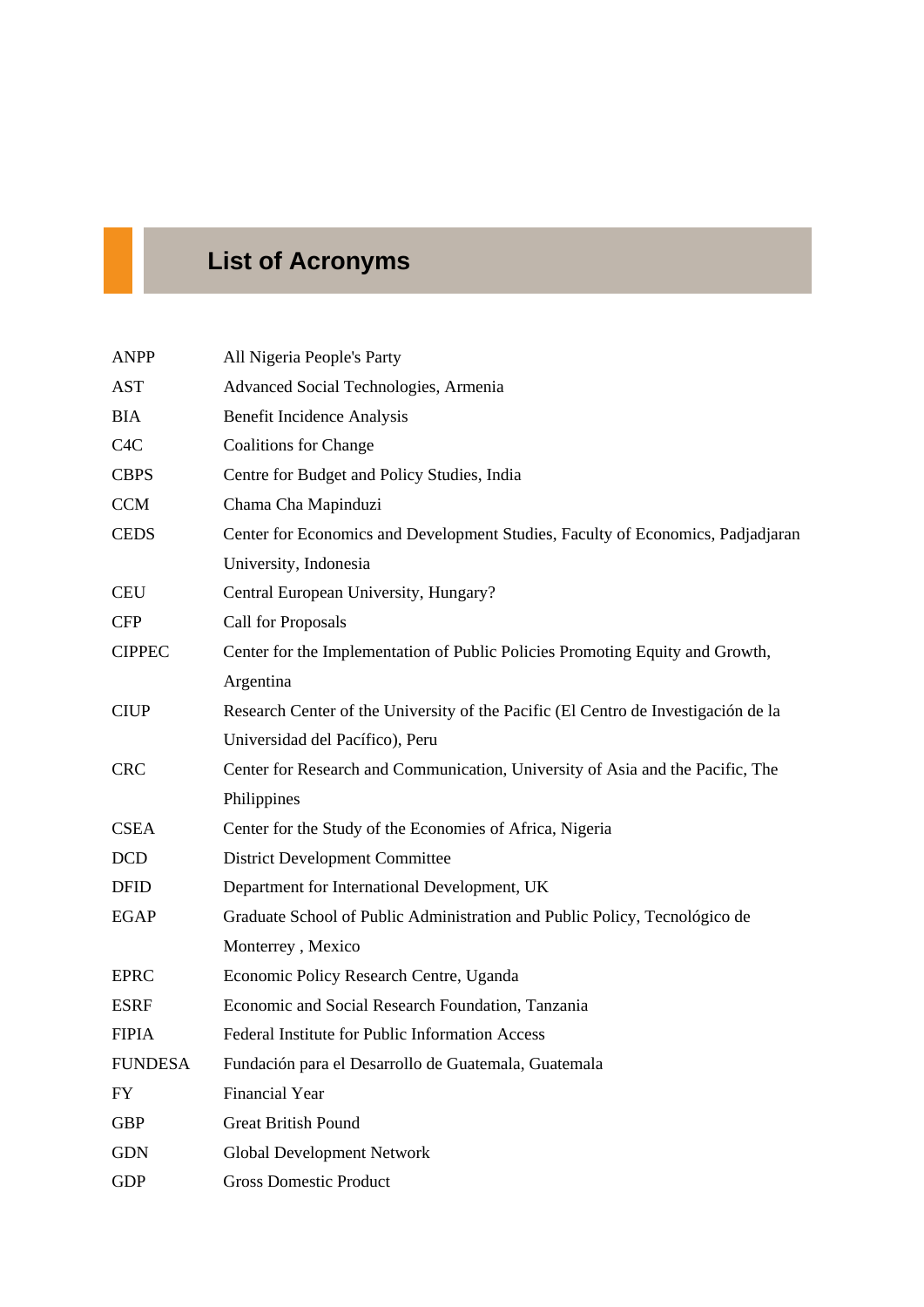| <b>GTF</b>       | Governance and Transparency Fund                      |
|------------------|-------------------------------------------------------|
| <b>IBP</b>       | <b>International Budget Project</b>                   |
| <b>ICW</b>       | <b>Indonesian Corruption Watch</b>                    |
| <b>IDRC</b>      | <b>International Development Research Centre</b>      |
| <b>IEA</b>       | Institute of Economic Affairs, Kenya                  |
| <b>ISODEC</b>    | Integrated Social Development Centre, Ghana           |
| M&E              | Monitoring & Evaluation                               |
| <b>MTEF</b>      | Medium Term Expenditure Framework                     |
| <b>MTR</b>       | Mid-Term Review                                       |
| <b>NBR</b>       | National Board of Revenue                             |
| <b>NGOs</b>      | Non Governmental Organisations                        |
| <b>NIEITI</b>    | Nigeria Extractive Industries Transparency Initiative |
| <b>NORC</b>      | NORC at the University of Chicago                     |
| <b>NSGRP</b>     | National Strategy for Growth and Reduction of Poverty |
| <b>PBA</b>       | Program Budget Analysis                               |
| <b>PCS</b>       | <b>Policy Community Survey</b>                        |
| <b>PEM</b>       | Public Expenditure Management                         |
| PO               | Participating Organization                            |
| <b>PRAD</b>      | Policy Research and Development Nepal, Nepal          |
| <b>PRO</b>       | Policy Research Organization                          |
| <b>PRSP</b>      | <b>Poverty Reduction Strategy Paper</b>               |
| <b>PSE</b>       | Paris School of Economics                             |
| R <sub>4</sub> D | <b>Results for Development Institute</b>              |
| <b>RNPs</b>      | <b>Regional Network Partners</b>                      |
| <b>RTI</b>       | Right to Information                                  |
| <b>SC</b>        | <b>Steering Committee</b>                             |
| TI               | <b>Transparency International</b>                     |
| <b>US</b>        | Unnayan Shamannay, Bangladesh                         |
| <b>VCD</b>       | Village Development Committee                         |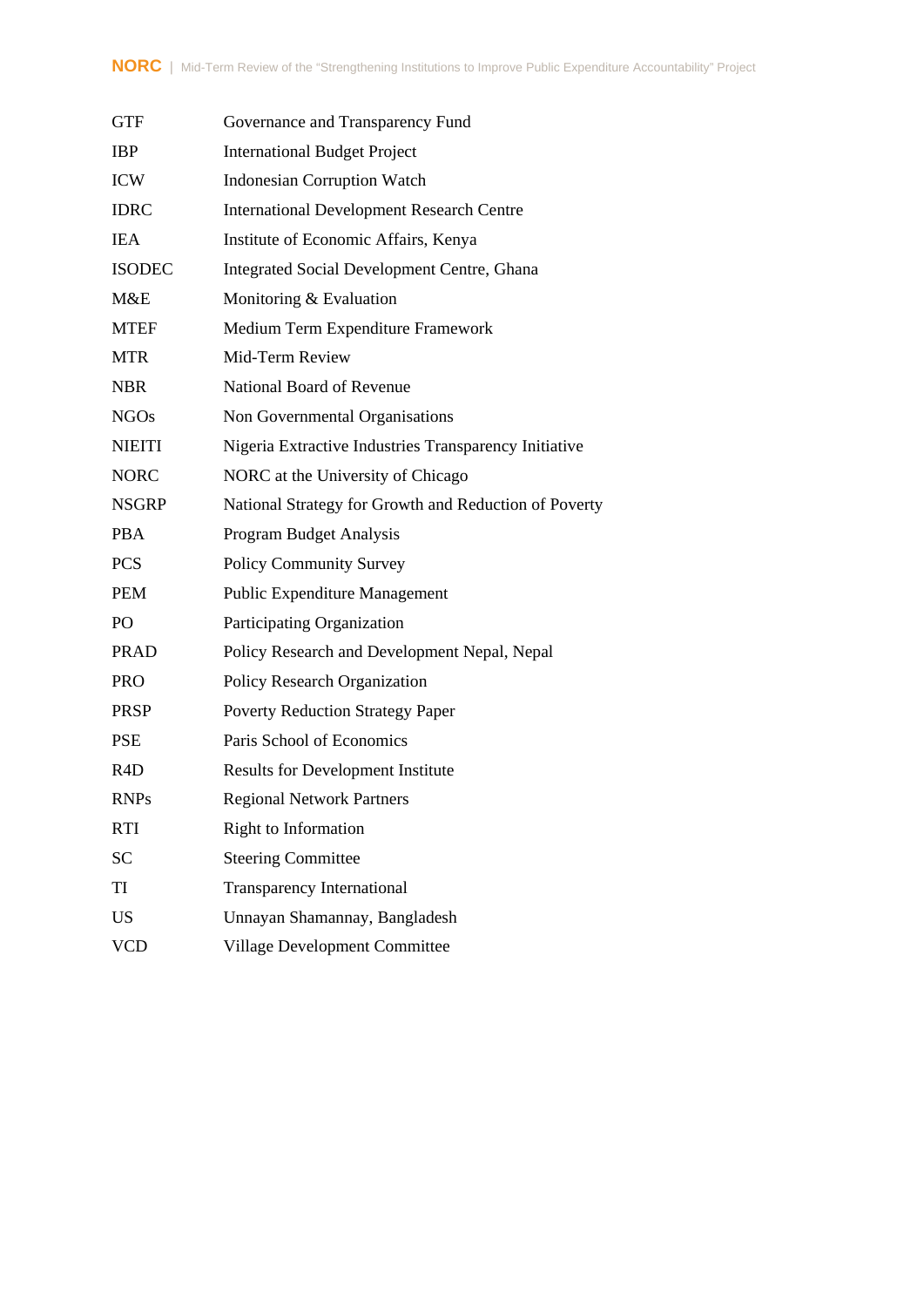# **Executive Summary**

The "Strengthening Institutions to Improve Public Expenditure Accountability" project aims to strengthen the capacity of the 15 participating policy research organizations over a 4.5-year period to monitor and analyze public expenditure choices, processes, and impacts and to engage constructively with policy officials to recommend improvements. The project's ultimate goal is more capable, accountable, and responsive governments in the countries where the project operates. Populations in the countries where partner organizations are located are anticipated to benefit tangibly in the midterm from improved government performance. The project management team consists of representatives from the Global Development Network (GDN), the lead organization, and the Results for Development Institute (R4D), the technical partner.

Participant organizations (POs) will, over the five-year project life, perform four distinct but related budget analysis activities in the health, education, or water services sectors—program budget analysis; benefit incidence analysis; cost effectiveness analysis; and, development of research-based policy options for achieving certain priority policy goals in the different countries. At this stage the project has worked with participants on the first three areas in preparation for the fourth task which will be specifically focused on policy issues in the health, education and water sectors.

The project implementation team is providing capacity building in the corresponding analytic methods and communications/ dissemination through workshops and mentoring through technical advisors and the development of a resource-rich, easy to access website that is open to POs and others. The 50 or so principal analysts at the participating organizations are expected to master new skills and acquire valuable human capital that will be of service to their organizations as well as equip them for future work in this area.

The project has a robust M&E program. This report draws on the 2009 baseline surveys, the 2010 monitoring survey, and the 2010 mid-term impact evaluation. In addition an implementation evaluation was done explicitly for this report. The MTR was carried out from mid-November 2010 to mid-March 2011.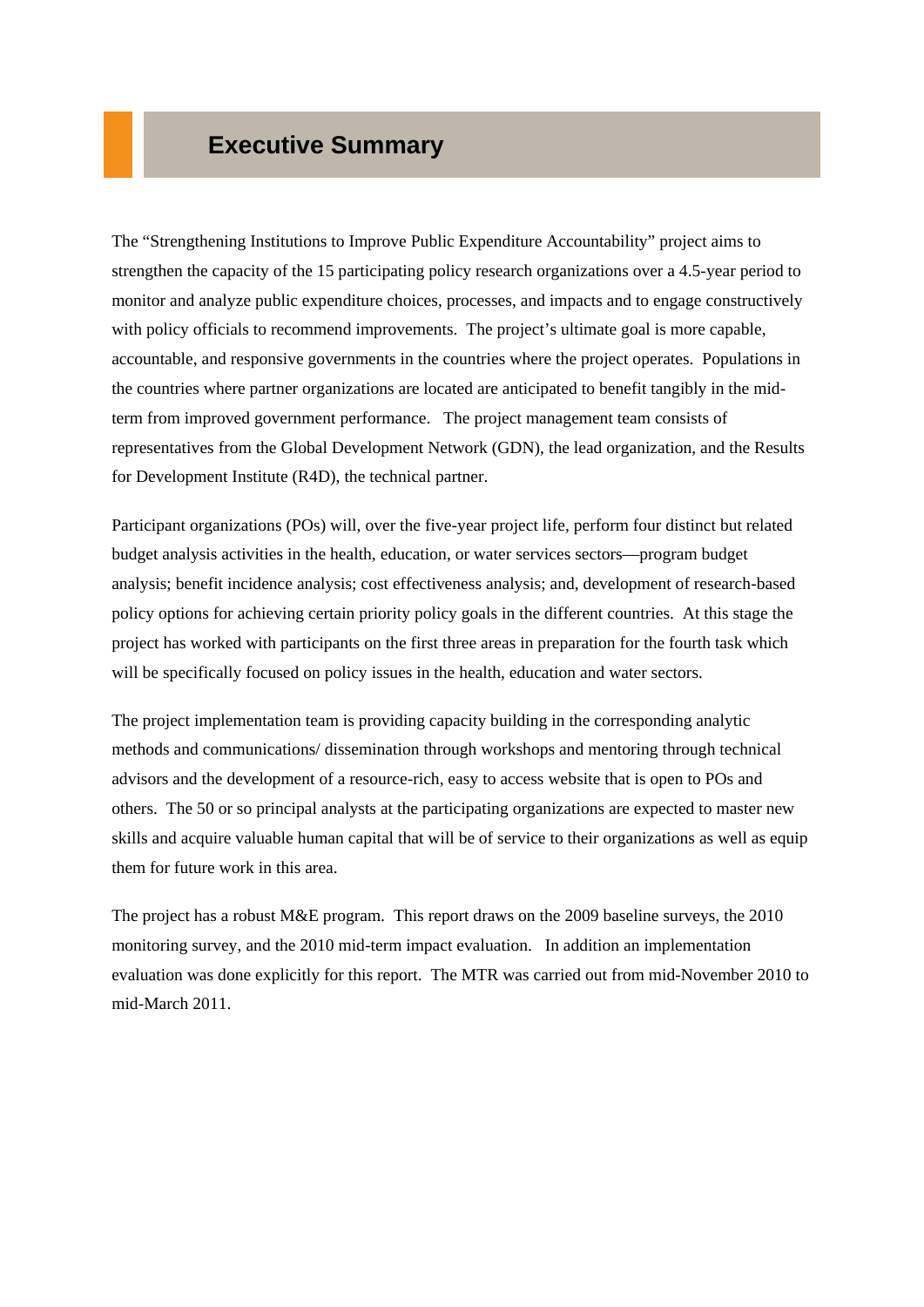### **Impact**

Project impacts are just emerging as one expects given the nature of the project intervention and the rhythm of government decision making on policy changes. GDN managers have to the Evaluator that POs have reported more since the conclusion of the MTR's observation period.

Three levels of impact have been considered: (1) before-and-after results on the increase in POs' capacity as evidenced by increased quality of their policy research, perceived effectiveness in the policy arena as rated by policy community members, and effectiveness in communicating policy information broadly defined; (2) specific policy development activity POs reported in their 2010 annual reports; (3) primary and second beneficiaries of the project's work to date.

*Impacts on POs' Capacity.* The statistical analysis documents a positive and statistically significant increase in the quality of reports produced: overall report scores increased by about 7 points over the observation period or about 12 percent of the 2009 baseline value. This is a substantial accomplishment.

Regarding the perception of the policy community on PO effectiveness, overall, we interpret the analytic results to indicate a positive but small change in policy communities' perceptions of POs' performance as sources of useful information, research, and recommendations *and* in having a positive impact on public policy program administration. Additionally there was a significant change in the perceived impact POs are having on government accountability for expenditure quality.

The results for communications practices are less positive. In terms of changes in the frequency of contact of respondents with POs and awareness of PO activities between the baseline and the followup survey the percentage of respondents stating there was improvement hovers in the 25-35 percent range. This compares with 50-60 percent for effectiveness in the policy arena.

Regarding specific communications channels, although incidence of the use of POs' web sites did not increase, policy community members who did visit them perceived substantial and significant improvement.

While half of respondents thought the quality of events organized by POs increased, no statistically significant change was identified. For publications, again, about half of respondents expressed the view that these had improved. Importantly, one area—publications' timeliness—was found to have a statistically significant improvement, the equivalent of 19 percent of the baseline mean value.

*Specific policy development activity.* The reports for program budget analysis and benefit incidence analysis have only recently been finalized. What one would expect to see and what is observed in this circumstance is that many POs have been presenting the results of these analyses, which often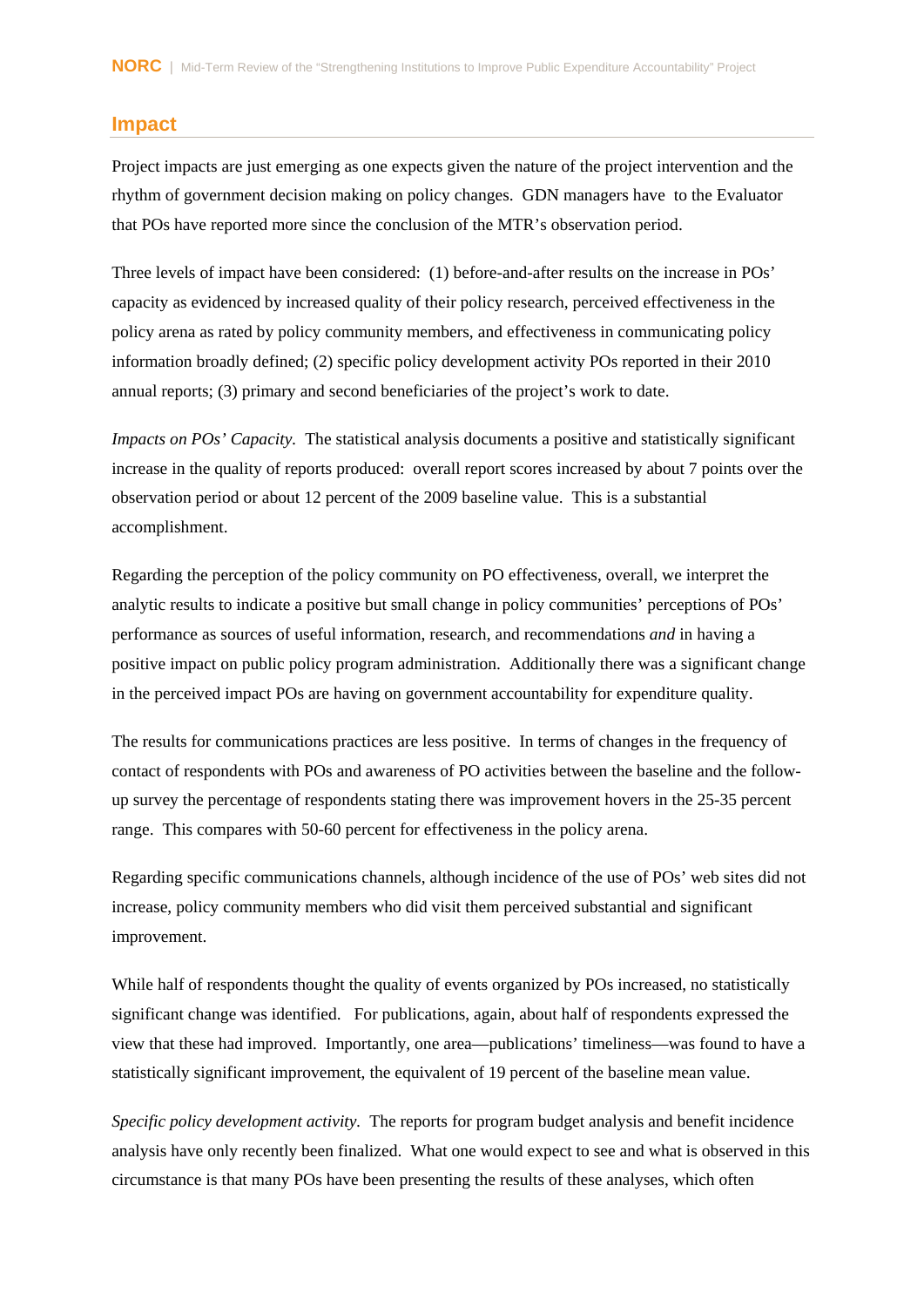introduce methods not heretofore employed in local policy discussions, to government officials, civil society organizations and others through a wide variety of communication modalities. The formats selected are a combination of those that have proven effective in the past and new approaches learned about in the project's workshop sessions on effective engagement. These early activities can be extremely important to gaining acceptance of policy proposals based on the program budget and benefit incidence analyses the project has conveyed to local analysts: policymakers will only embrace policy recommendations if they can understand their underlying basis.

*Primary and secondary beneficiaries.* The project's direct beneficiaries are the participating organizations. By the project's end they will have mastered extremely useful tools for public expenditure analysis and may have established themselves in their local policy marketplaces as highly capable organizations, i.e., organizations to be looked to for PEM policy analyses.

The indirect beneficiaries are the participants of the government programs whose targeting of beneficiaries and operational efficiency may have been improved due at least in part to the analyses and constructive engagement of the participating organizations. It is too early to identify probable policy effects. We did, however, obtain a general idea of where such effects will occur, should the projects be successful in the policy arena, through discussions with selected participating organizations. The groups to benefit include populations of specific interest to DfID.

### **Innovation**

The Evaluator's view is that the GDN project is implementing a genuinely innovative project. Its implicit paradigm can be defined as consisting of the five elements. While none of these is unique to this project, the project is succeeding in employing them effectively together. The elements are: a solid conceptual framework, recruitment of organizations with a clear interest in the project's somewhat demanding approach; highly structured technical assistance that is immediately applied to local issues; strengthening advocacy to constructive engagement; and, peer learning.

#### **Sustainability**

The objective of the project is to improve the quality of government budgeting and expenditures in sectors of high social development signifance, ultimately to improve the lives of a country's citizens. Sustainability requires that each PO master the types of analyses and constructive engagement with policymakers being advanced by the project-team and, where appropriate, adjust them to its particular context. The implicit premise is that the supply of strong analyses of the type being advanced by the project will induce a future demand for such information and sources to fund its production.